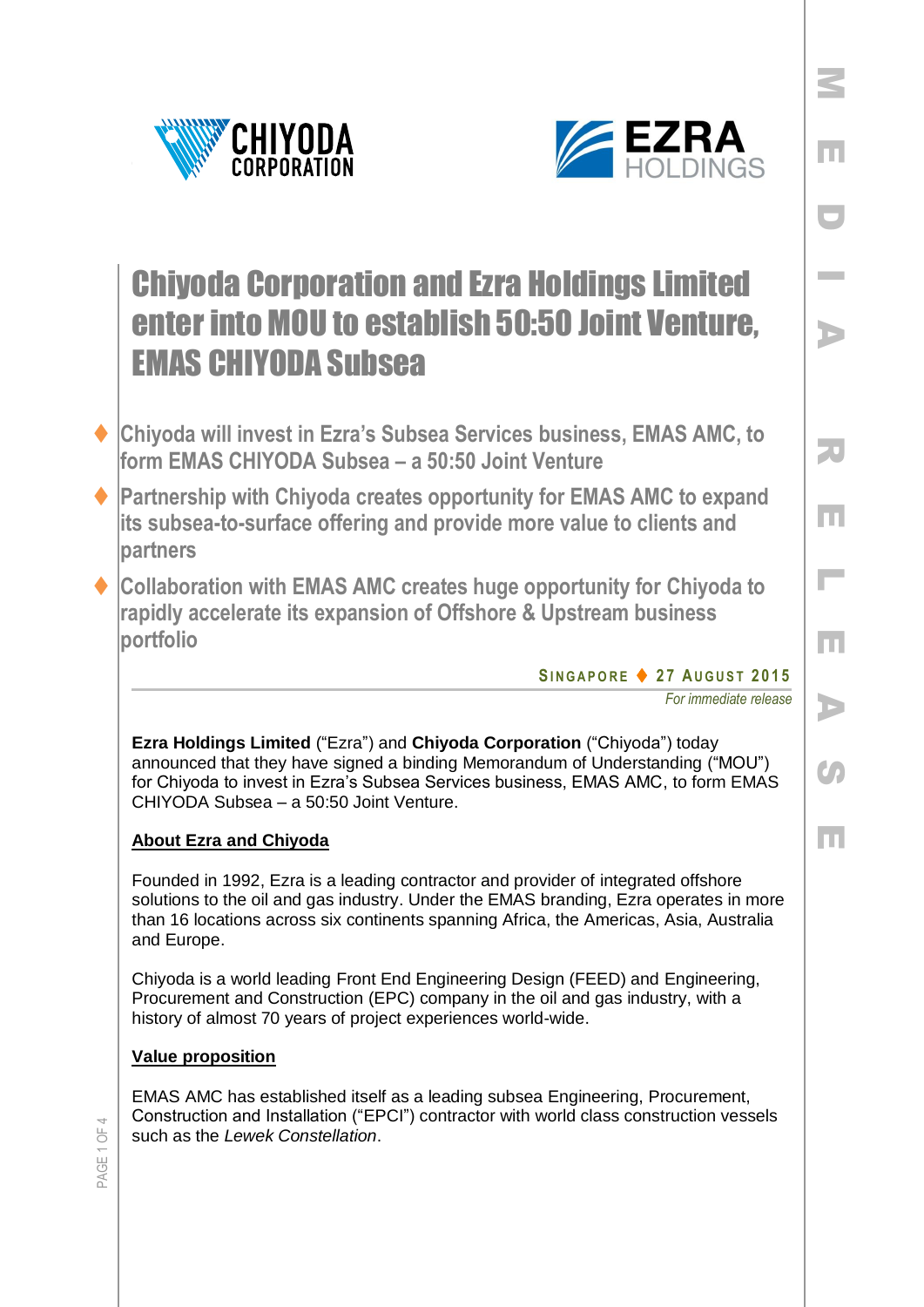



E

D

I

A

R

E

L

E

A

 $\boldsymbol{G}$ 

E

Through this partnership, EMAS CHIYODA Subsea will be able to undertake larger and more complex offshore EPCI projects through a combination of capabilities and resources in the following areas:

- i. Project management capability backed by technologically advanced assets
- ii. Global network of engineering centres
- iii. Supply chain management capability and global vendor networks
- iv. Wider global client networks
- v. Research and development capabilities in engineering and construction technologies
- vi. Financial strength

Chiyoda's involvement will begin early in the concept development phase of offshore projects together with EMAS CHIYODA Subsea, where the ability to influence cost is the greatest. EMAS CHIYODA Subsea will then use its technologically advanced fleet and operational expertise to deliver these solutions offshore.

Mr Shogo Shibuya, President and CEO of Chiyoda, said, "This is a very important milestone for us. It has been Chiyoda's corporate strategy to strengthen the offshore upstream portfolio as Chiyoda's next core business.

"With the establishment of EMAS CHIYODA Subsea, we are in a position to provide comprehensive services to our clients, from early phase concept study to EPCI, throughout the lifecycle of any offshore oil and gas project. Chiyoda is excited about this new opportunity and glad that we can jointly work with an excellent subsea player, EMAS AMC."

Mr Lionel Lee, Group CEO and Managing Director of Ezra, said, "This JV will allow us to realise our vision of being a trusted partner and leader in the subsea construction business. It will enable us to undertake large complex EPCI projects, as well as full field developments, which combine onshore and offshore facilities. Chiyoda will be able to lend tremendous support in many areas of our business operations."

The closing of the joint venture transaction<sup>1</sup> is subject to, amongst other things, the approval of Ezra's shareholders and the satisfaction of other customary closing conditions. Assuming these conditions are met, the transaction is expected to close by the end of 2015.

PAGE 2 OF 4

 $\overline{a}$ 

<sup>&</sup>lt;sup>1</sup> Please refer to [www.sgx.com](http://www.sgx.com/) and [www.jpx.co.jp/english/](http://www.jpx.co.jp/english/) for the regulatory announcements dated 27 August 2015 released by Ezra and Chiyoda for more information.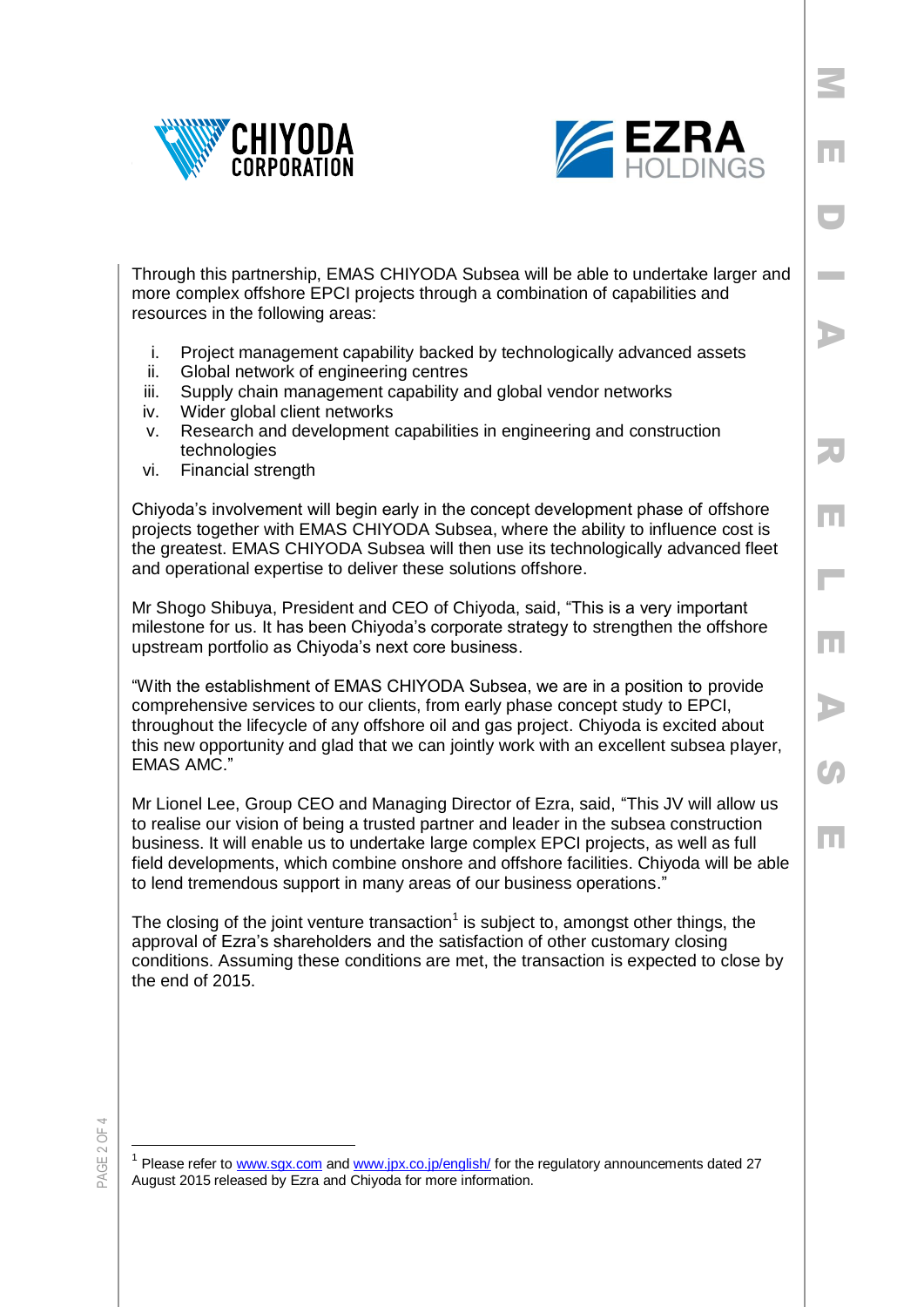



E

D

**Inches** 

A

R

E

L

E

A

 $\mathcal{S}_{\mathcal{P}}$ 

E

#### **ABOUT EZRA HOLDINGS LIMITED**

**www.emas.com ♦ SGX mainboard listing: December 2005** 

EMAS – a leading global contracting group providing offshore/subsea construction, marine, production and well intervention services – is Ezra's operating brand. With offices across six continents, it delivers solutions to the oil and gas industry by combining its global footprint and proven engineering skills with a diverse offering of premium assets and services designed to fully meet clients' needs.

Operating in unison, Ezra's core divisions are able to execute a full spectrum of seabed-to-surface engineering, construction, marine and production services globally.

EMAS AMC is a global EPCIC service provider of comprehensive subsea-to-surface solutions for the offshore oil and gas industry, especially in the SURF and Subsea Tie-Back sector. Core business services include subsea installation of umbilicals/power cables, pipelines as well as platforms, FPSO and floater installations.

Other businesses include EMAS Marine, which manages and operates offshore support vessels; EMAS Energy, which provides well intervention and drilling services both onshore and offshore; and TRIYARDS, a leading fabricator of specialised offshore vessels with yards in Singapore, Houston and Vietnam.

#### **ABOUT CHIYODA CORPORATION**

**www.chiyoda-corp.com/en/index.html**

Chiyoda, headquartered in Yokohama, Japan, has constantly leveraged its experience and far-reaching global network to give it an unrivalled advantage and has been at the forefront of the relentless drive for innovative plant design and world-class project execution. Chiyoda has designed and constructed LNG plants accounting for more than 40 percent of the world's total LNG capacity.